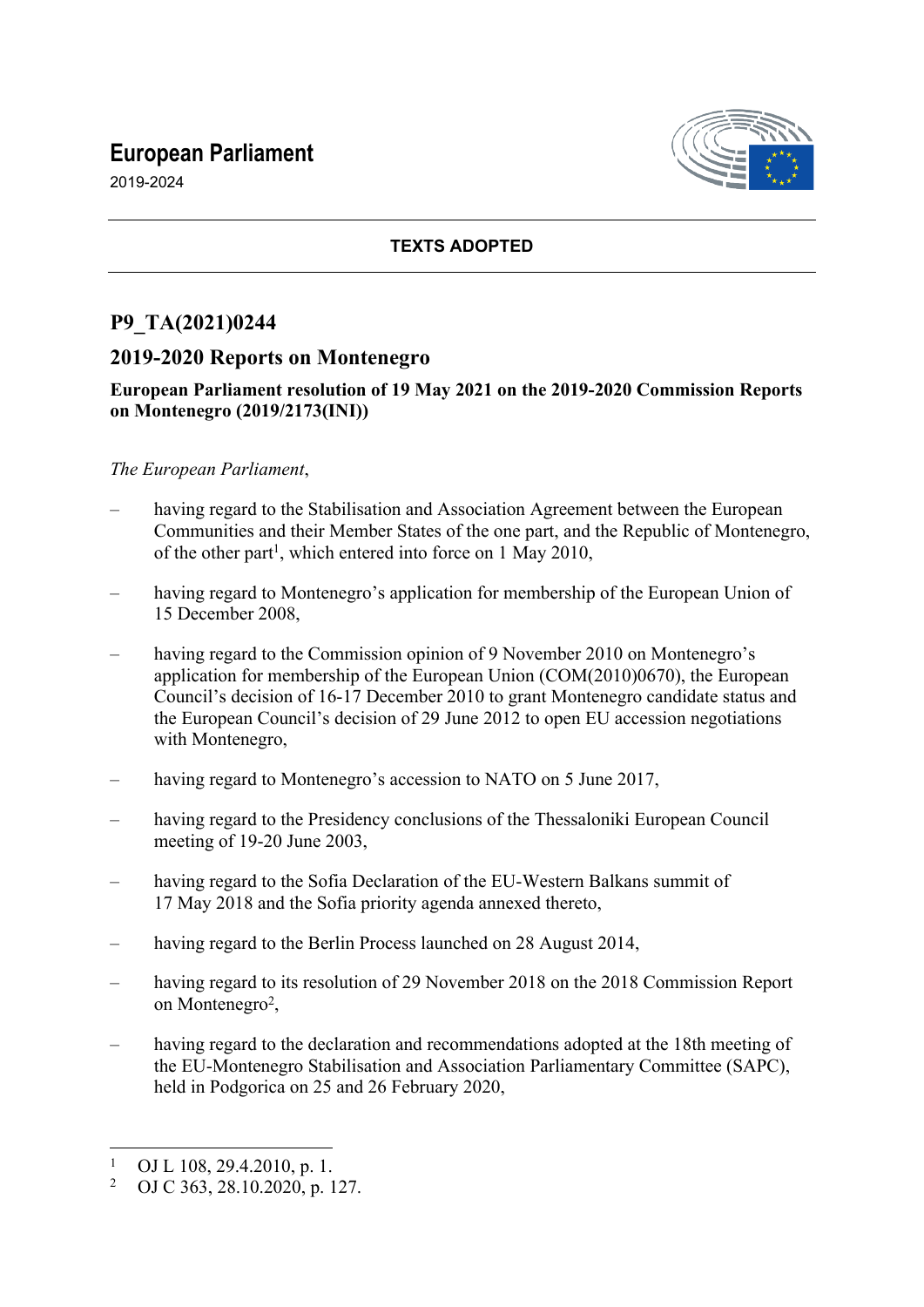- having regard to the Commission communication of 5 February 2020 entitled 'Enhancing the accession process – A credible EU perspective for the Western Balkans' (COM(2020)0057),
- having regard to the Commission communication of 29 May 2019 entitled '2019 Communication on EU Enlargement Policy' (COM(2019)0260), accompanied by the Commission staff working document entitled 'Montenegro 2019 Report' (SWD(2019)0217),
- having regard to the Commission communication of 6 October 2020 entitled '2020 Communication on EU Enlargement Policy' (COM(2020)0660), accompanied by the Commission staff working document entitled 'Montenegro 2020 Report' (SWD(2020)0353),
- having regard to the Commission communication of 6 October 2020 entitled 'An Economic and Investment Plan for the Western Balkans' (COM(2020)0641),
- having regard to the joint communication of 8 April 2020 of the Commission and the High Representative of the Union for Foreign Affairs and Security Policy entitled 'Communication on the Global EU response to COVID-19' (JOIN(2020)0011),
- having regard to the Commission assessment of 21 April 2020 of the Economic Reform Programme of Montenegro (2020-2022) (SWD(2020)0066) and to the joint conclusions of the Economic and Financial Dialogue between the EU and the Western Balkans and Turkey, adopted by the Council on 19 May 2020,
- having regard to the Commission communication of 29 April 2020 entitled 'Support to the Western Balkans in tackling COVID-19 and the post-pandemic recovery' (COM(2020)0315),
- having regard to the fifth meeting of the Accession Conference with Montenegro at deputy level of 30 June 2020 in Brussels, where negotiations on the last screened chapter, Chapter 8, 'competition policy' were opened,
- having regard to its previous resolutions on the country,
- having regard to the statement of preliminary findings and conclusions of the OSCE Office for Democratic Institutions and Human Rights (ODIHR) international election observation mission to the parliamentary elections of 30 August 2020 in Montenegro, issued on 11 December 2020,
- having regard to its recommendation of 19 June 2020 to the Council, the Commission and the Vice-President of the Commission / High Representative of the Union for Foreign Affairs and Security Policy on the Western Balkans, following the 2020 summit<sup>1</sup>,
- having regard to the joint declaration of the European Parliament-Western Balkans Speakers' Summit of 28 January 2020, convened by the President of the European Parliament with the leaders of the Western Balkan parliaments,

<sup>1</sup> Texts adopted, P9\_TA(2020)0168.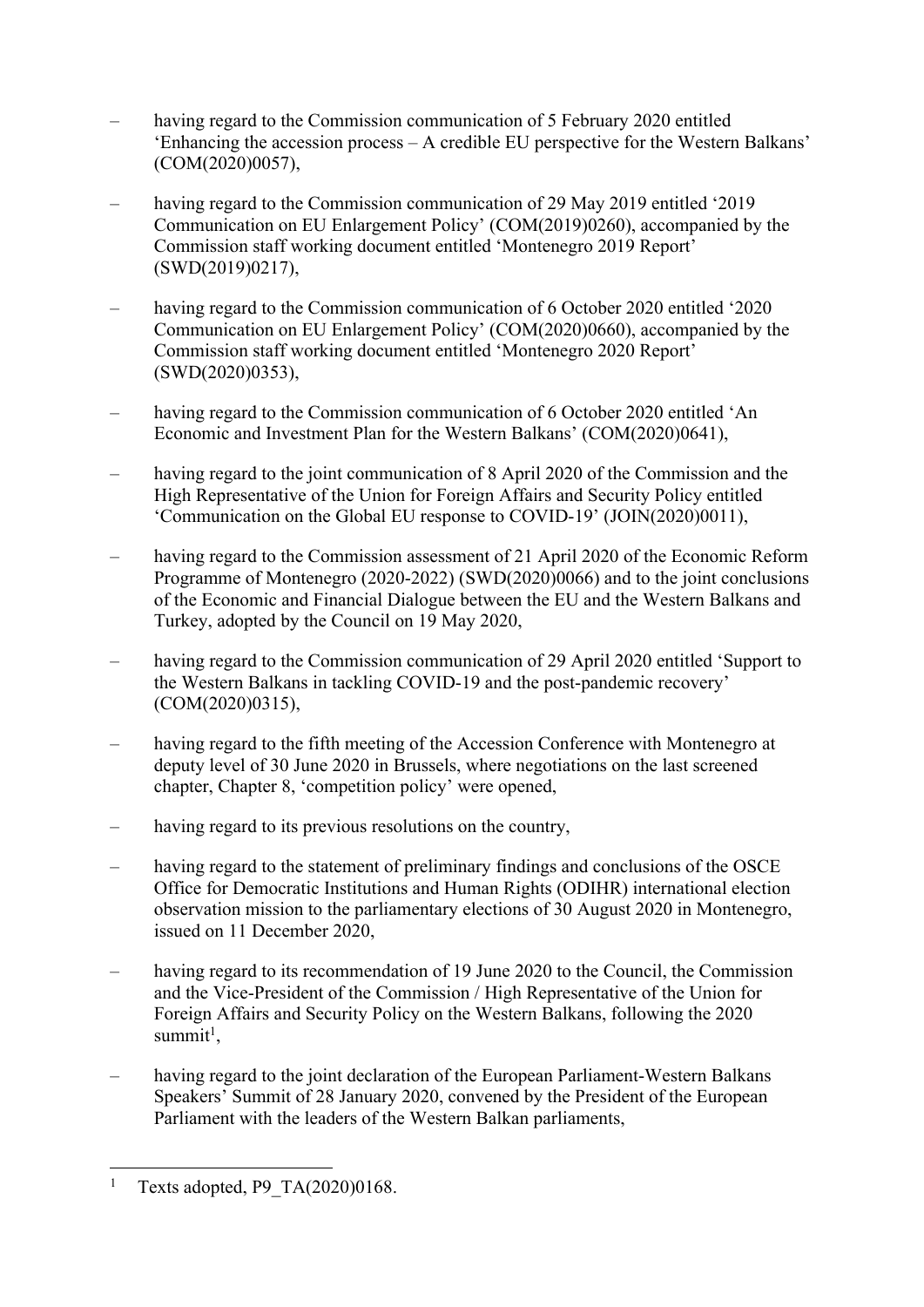- having regard to the Zagreb Declaration agreed during the EU-Western Balkans summit that took place via videoconference on 6 May 2020,
- having regard to the EU-Western Balkans summits in the framework of the Berlin Process of 5 July 2019 in Poznań and of 10 November 2020 in Sofia,
- having regard to the second country monitoring report on Montenegro (fifth monitoring cycle) of the European Commission against Racism and Intolerance published in September 2017, and to the conclusions on Montenegro concerning the state of implementation of the 2017 recommendations, published in June 2020,
- having regard to the Declaration of Western Balkans Partners on Roma Integration within the EU Enlargement Process of 5 July 2019 and the Strategy for Social Inclusion of Roma and Egyptians in Montenegro 2016-2020,
- having regard to Rule 54 of its Rules of Procedure,
- having regard to the report of the Committee on Foreign Affairs (A9-0131/2021),
- A. whereas each enlargement country is judged individually on its own merits, and it is the speed and quality of reforms that determine the timetable for accession;
- B. whereas pursuant to Article 49 of the Treaty on European Union, any European country may apply to become a member of the Union provided that it adheres to all of the Copenhagen criteria, including respect for and protection of minorities;
- C. whereas democracy and the rule of law are fundamental values on which the EU is founded and are at the heart of the enlargement and stabilisation and association processes; whereas reforms are needed to tackle the challenges that remain in these areas;
- D. whereas Montenegro is currently the most advanced in its negotiation process, having opened all 33 screened chapters of the EU *acquis*, and has provisionally closed negotiations on three;
- E. whereas Montenegro has continued to build a good track record in implementing the obligations of the Stabilisation and Association Agreement;
- F. whereas the parliamentary elections of 30 August 2020 resulted in the first transition of power in a democratic setting in the country since the introduction of the multi-party system; whereas this transition was conducted in an orderly manner;
- G. whereas the previous government acknowledged the election results and the transition of power, thus confirming the level of democratic maturity and progress achieved in Montenegro;
- H. whereas the European Union is Montenegro's biggest trading partner, accounting for 37 % of total exports and 47 % of total imports of goods with a volume of trade amounting to EUR 1,38 billion in 2019;
- I. whereas the EU is the largest provider of financial assistance to Montenegro and whereas Montenegro benefits from pre-accession assistance under the Instrument for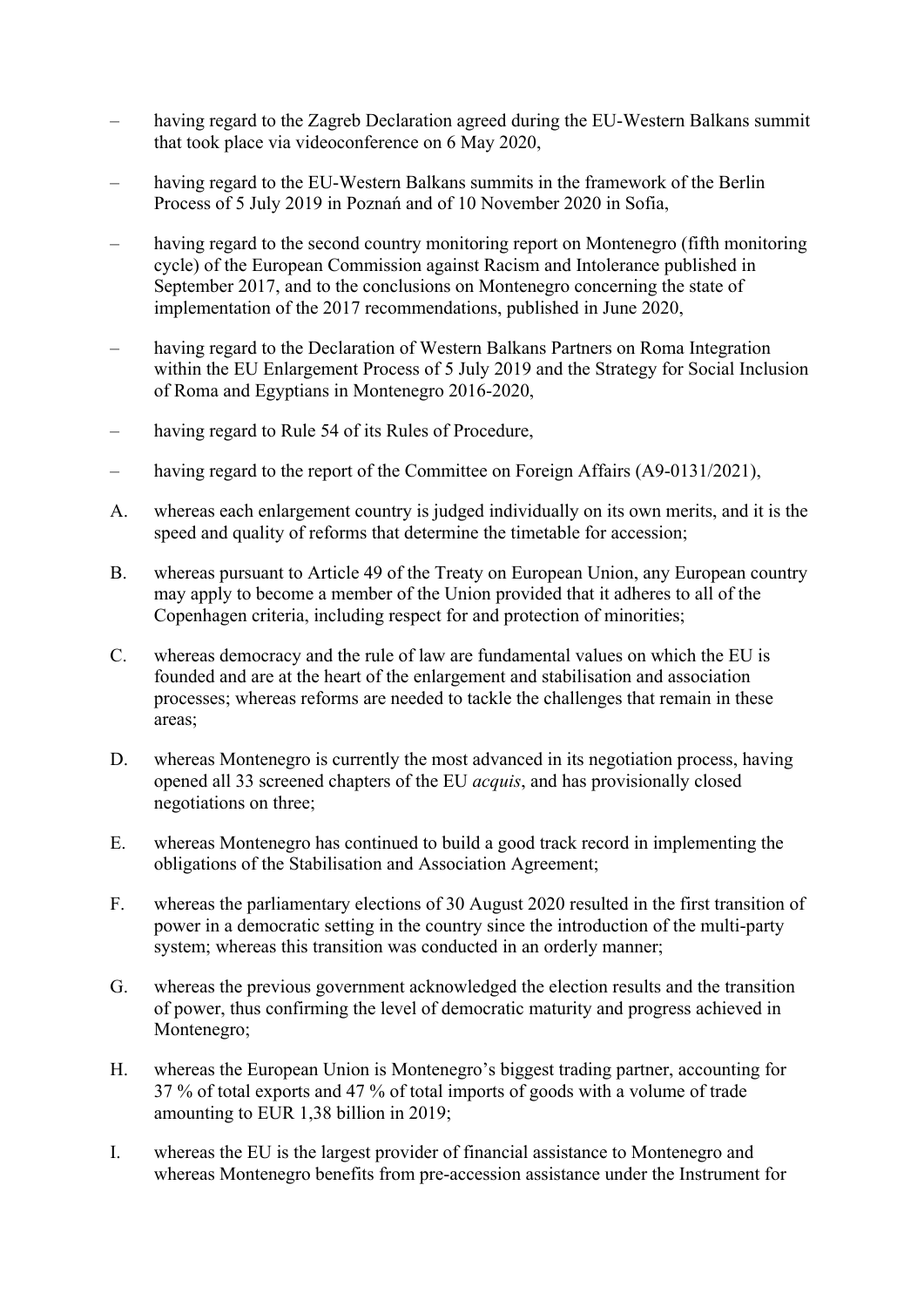Pre-accession Assistance (IPA), with a total of EUR 504,9 million between 2007 and 2020;

- J. whereas the EU mobilised EUR 38 million in immediate support for the Western Balkans to tackle the health emergency caused by COVID-19;
- K. whereas the EU agreed on the reallocation of EUR 374 million from the IPA to help mitigate the socio-economic impact of COVID-19 in the Western Balkan region; whereas an amount of EUR 53 million was agreed between the Commission and Montenegro;
- L. whereas a macro-financial assistance package worth EUR 60 million was also offered to Montenegro and whereas EUR 804 million has been provided via European Investment Bank loans since 1999;
- M. whereas the Commission adopted a package of EUR 70 million under IPA II to help fund the access of Western Balkan countries to COVID-19 vaccines procured by EU Member States; whereas Montenegro signed an agreement in October 2020 under the COVAX initiative to receive 248 800 doses of these vaccines;
- N. whereas Roma and Egyptians have been particularly affected during the COVID-19 pandemic as they remain victims of deep-rooted prejudice in both social and professional settings;

#### *Commitment to enlargement*

- 1. Welcomes Montenegro's continued engagement in the EU integration process and its overall progress;
- 2. Stresses the importance of the swift implementation of the revised enlargement methodology based on thematic negotiation chapter clusters and the phasing-in of individual EU policies and programmes, in order to accelerate the overall negotiation process and provide clear and tangible incentives of direct interest to citizens of Montenegro;
- 3. Welcomes the opening of Chapter 8 (competition policy) and Montenegro's decision to accept the revised enlargement methodology; calls on Montenegro in particular to efficiently meet the interim benchmarks for Chapters 23 and 24, which will be the next milestone, and strongly supports the closing of accession chapters as Montenegro delivers and implements reforms on required benchmarks; recalls that three chapters have been provisionally closed since the opening of the first chapter in December 2012, and encourages Montenegro to place a clear focus on working to address the closing of benchmarks in all other chapters;
- 4. Welcomes the fact that the 30 August 2020 elections resulted in the first transition of power since the introduction of the multi-party system, in full respect of democratic standards and Montenegro's constitution, as well as the fact that the OSCE/ODIHR found the elections to have been conducted in an efficient, competitive and transparent manner; positively notes that the election results were not contested and that all elected parliamentarians have actually resumed their duties; expresses concern about the reports of external influence in the election process;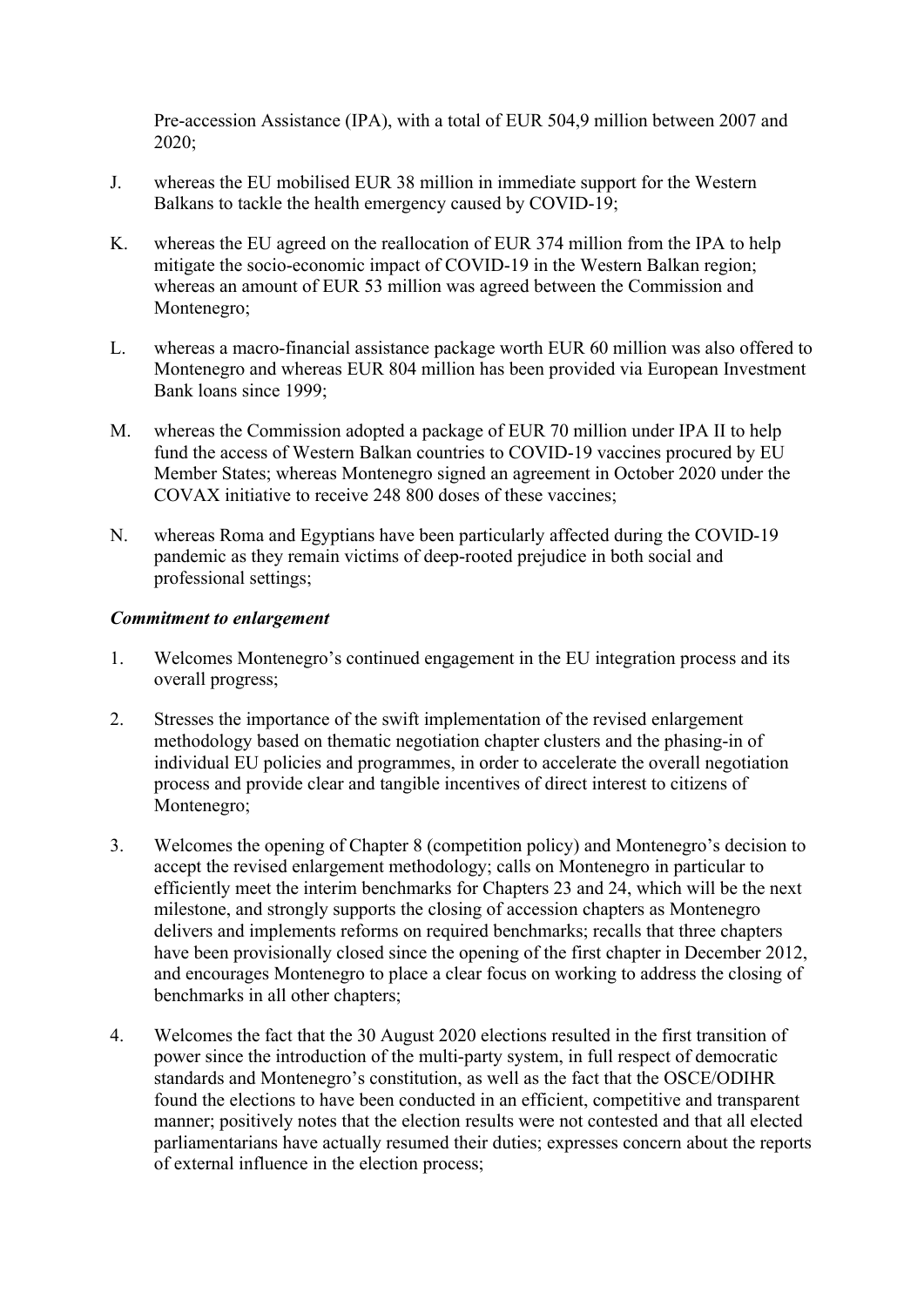- 5. Welcomes the fact that on its first working day, the newly formed Montenegrin Government held an exchange of views with Members of the European Parliament and EU officials, as well as the new government's explicit commitment to further pursue EU integration, to meet the necessary standards for the country's progress on the EU path and to strengthen the transatlantic alliance;
- 6. Stresses that it is vital not to reverse earlier achievements in the reform process and encourages the new government to use its mandate to accelerate EU-related reforms and accession negotiations; notes that an open and constructive dialogue between all political and social stakeholders, as well as an agreement on key issues concerning the overall progress of the country are needed for Montenegro to make progress on the EU path;
- 7. Stresses the need for cooperative and constructive cohabitation between the president, the new government and the new parliament (*Skupština*), with a view to enhancing Montenegro's progress on its EU path and further strengthening the democratic progress of the country; calls on all parties to abide by democratic and constitutional principles;
- 8. Welcomes recent public opinion surveys, which show that an increasing number of Montenegrin citizens (76,6%) support the country's future membership of the EU, as a clear message to the new government that the people want reforms based on European values; notes that this is one of the highest rates of public support for the EU in the region; in this context, welcomes the fact that the Commission gave new impetus to enlargement in 2020 with a new strategy for the Western Balkans and the Economic and Investment Plan;
- 9. Commends Montenegro's progress in several areas of the accession negotiations, including international police cooperation and the fight against organised crime (including in establishing an initial track record in the areas of trafficking in human beings and drug smuggling); calls on the authorities to accelerate political and economic reforms, particularly on the rule of law and fundamental rights, the judiciary, media freedom and the fight against corruption, where further significant progress has to be made;
- 10. Calls for the active engagement and appropriate inclusion of the Western Balkan countries, including civil society and young people, in the Conference on the Future of Europe and for their contribution to be taken into account, given their commitment to become EU Member States in the future;
- 11. Calls for the creation of new opportunities for high-level political and policy dialogue with the Western Balkan countries, through regular EU-Western Balkans summits and intensified ministerial and parliamentary contacts, in order to strengthen the political credibility of the enlargement process and ensure stronger steering and high-level engagement, as also called for by the revised enlargement methodology;
- 12. Recalls that it is in the interests of the government to ensure adequate representation abroad; refers, in this regard, to the pending appointment of the Head of Montenegro's Mission to the EU;

## *Democracy and the rule of law*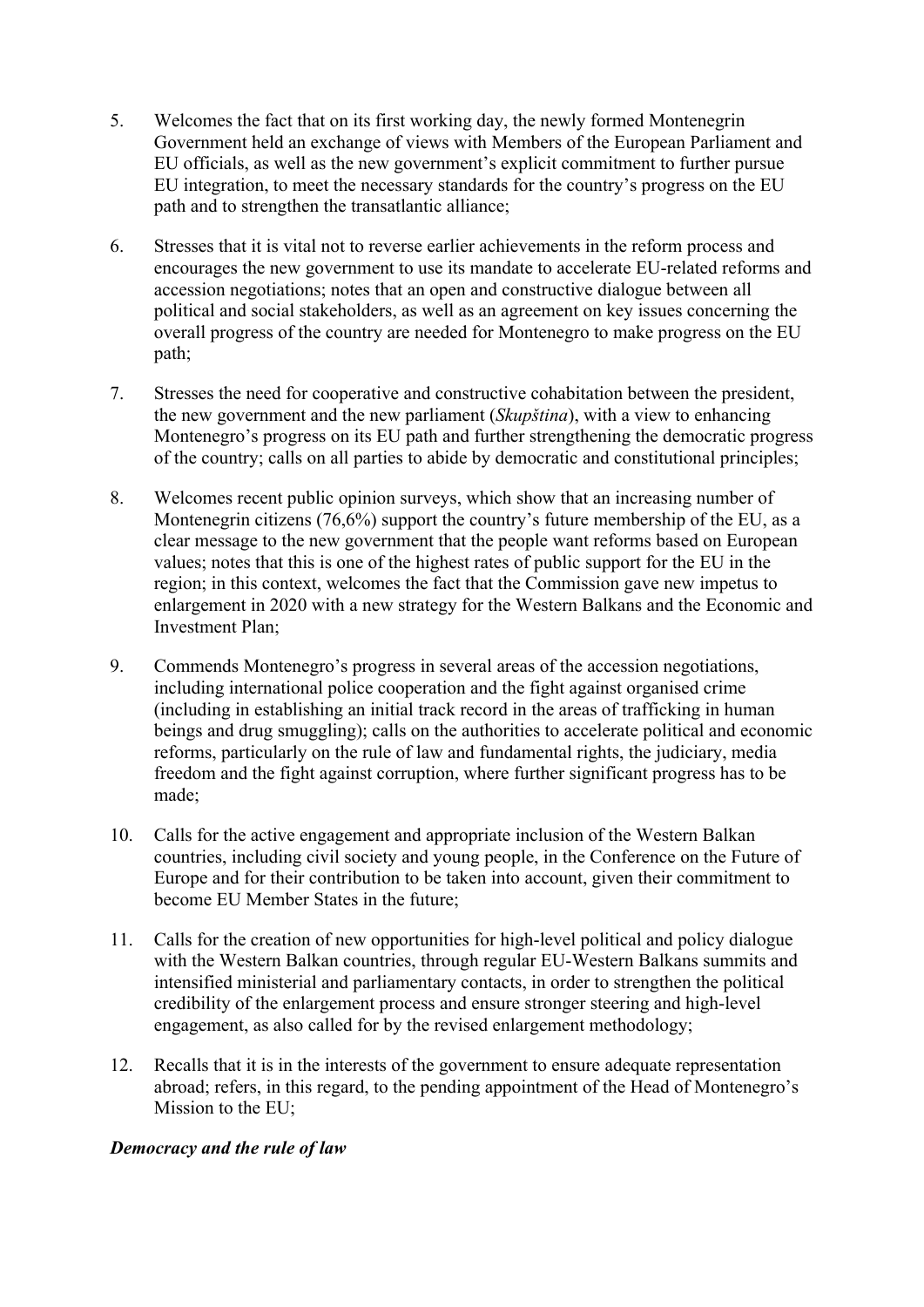- 13. Takes note of the findings and conclusions of the international observers from the OSCE/ODIHR, and calls on the authorities to address their recommendations fully and in due time before the next national elections; welcomes the government's adoption of a decision on the establishment of the Council for the Control of the Electoral Roll; notes that the *Skupština* passed a decision on the establishment of the Committee for Comprehensive Electoral Reform in December 2020 and expects this committee to begin functioning without any further delay;
- 14. Encourages Montenegro to hold local elections simultaneously across the country in order to bring more stability to democracy, avoid constant campaigning and ease the tense political climate; expresses its disappointment that despite a cross-party agreement to hold local elections on the same day, the legal framework still does not address this issue sufficiently; recalls that a two-thirds majority is needed to amend the Law on the Election of Councillors and MPs, which requires a broad consensus of parliamentary parties;
- 15. Calls on all political forces in the newly elected *Skupština* to engage in a constructive, meaningful and inclusive dialogue in the parliament, as this is the key to successful parliamentary democracy; welcomes the decision of the opposition not to boycott the work of the *Skupština* and reiterates that a functioning parliamentary democracy is based on the participation of both the government and the opposition in the parliamentary decision-making process; underlines that broad consensus of both the ruling majority and the opposition is fundamental in moving forward on the EU accession path and on reforms; calls for measures aimed at improving dialogue and trust across the political spectrum;
- 16. Welcomes the recent appointments to Montenegro's Delegation to the EU-Montenegro SAPC and the completion of the Montenegro delegation to SAPC; calls for the resumption of the work of the SAPC as soon as possible and welcomes the remote SAPC meeting planned for June 2021; underlines the importance of parliamentary exchanges and the resumption of biannual meetings;
- 17. Welcomes the steps aimed at improving the supervisory role of the *Skupština* as well as its transparency and openness to citizens and civil society; calls for the newly elected *Skupština* to ensure inclusive political dialogue within parliament and for a stronger role for civil society;
- 18. Reiterates the importance of accelerating work on the implementation of the action plans for Chapters 23 and 24 and other strategic documents relating to the rule of law and fundamental rights, in particular through effective cross-party dialogue aimed at ensuring the required qualified majority for key judicial and prosecutorial appointments, and by conducting public and expert consultations on changes to key legislation; expresses concern that the working group on Chapter 24 has not met over the past year;
- 19. Is concerned about the recent developments as regards the Special Prosecutor for Organised Crime and Corruption as well as around the planned changes in the composition of the Prosecutorial Council; invites the Montenegrin Government to amend crucial pieces of legislation, including in the case of the proposed amendments to the Law on the Prosecutor's Office and the Law on the Special Prosecutor's Office in line with democratic norms and established European practice, and to follow up on the Venice Commission's opinion in this respect; emphasises that the independent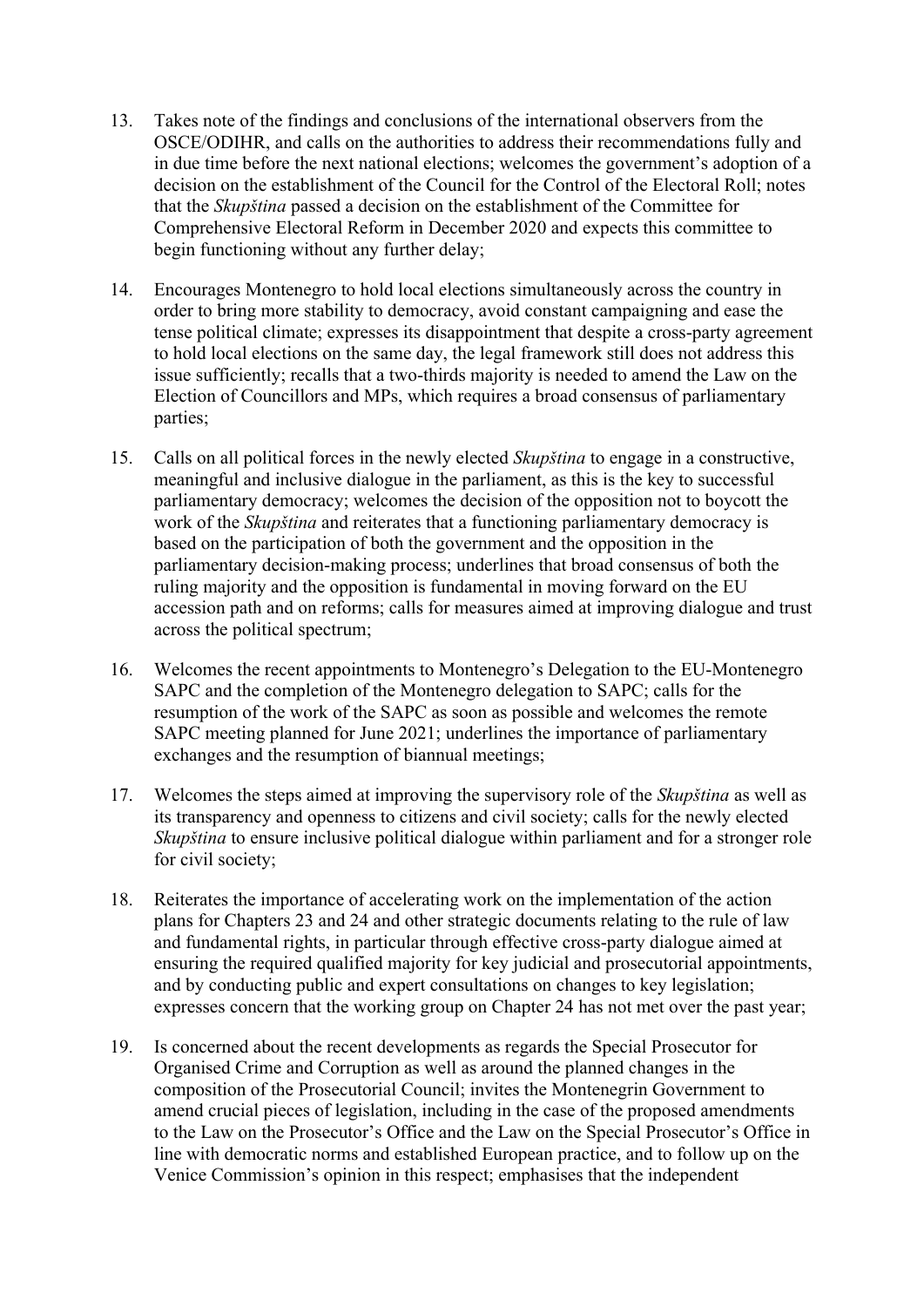functioning and integrity of the Special Prosecutor's Office is key for Montenegro's progress in the area of the rule of law;

- 20. Regrets the limited progress in the judiciary, and calls on the Montenegrin authorities to urgently address the remaining challenges with regard to the independence, professionalism, efficiency and accountability of the judiciary through the implementation of existing legislation and in line with the recommendations made by the Group of States against Corruption (GRECO) and the Venice Commission; stresses that Montenegro needs to make further progress on rule of law reforms, including by advancing and not reversing the implementation of the judicial reform in line with good democratic norms and practice; reiterates that as a result of reforms already carried out, Montenegro has the bodies and mechanisms in place to ensure judicial and prosecutorial independence and accountability; encourages the authorities to make consistent use of these mechanisms and to build on the work done to produce further results and improve the track record in the fight against corruption and organised crime;
- 21. Expresses deep concern over the Judicial Council's interpretation of the constitution, which condones the unlawful reappointment of court presidents for more than two terms; notes that the President of the Supreme Court and the presidents of the basic courts in Bar, Kotor and Plav resigned after the call for judges with multiple mandates to resign, thereby complying with good European practice and democratic standards;
- 22. Welcomes the fact that some progress has been made in the fight against organised crime, in particular as regards stronger capacity and professionalism of the police; encourages Montenegro to continue its efforts in this area, in particular through combating internationally operating criminal networks, with a particular focus on the fight against money laundering, human, drug and arms trafficking, illegal gambling and cigarette smuggling, and tracking their possible links to politicians and representatives of state institutions;
- 23. Commends the Deputy Prime Minister's recent success in arresting prominent figures involved in organised crime; strongly condemns the death threats made against him; calls for support and protection for all officials fighting corruption and organised crime even at a risk to their own lives and expresses its solidarity with them;
- 24. Underlines that systemic deficiencies in the criminal justice system remain and need to be addressed as a matter of priority; urges the authorities to put in place concrete measures to limit the use of plea bargains to exceptional cases in order to enhance the transparency and the credibility of the judicial response to organised crime;
- 25. Is seriously concerned about the limited progress in the fight against corruption, and calls on the institutions responsible to significantly improve the country's track record in the confiscation of criminal assets, prosecutions and final convictions, in particular in high-profile cases, by substantially improving the quality and independence of criminal investigation and law enforcement;
- 26. Notes some positive developments in the operations of the Agency for the Prevention of Corruption; stresses however that challenges related to its independence and prioritysetting still remain and calls on the agency to act independently and to consistently implement the Law on the Prevention of Corruption;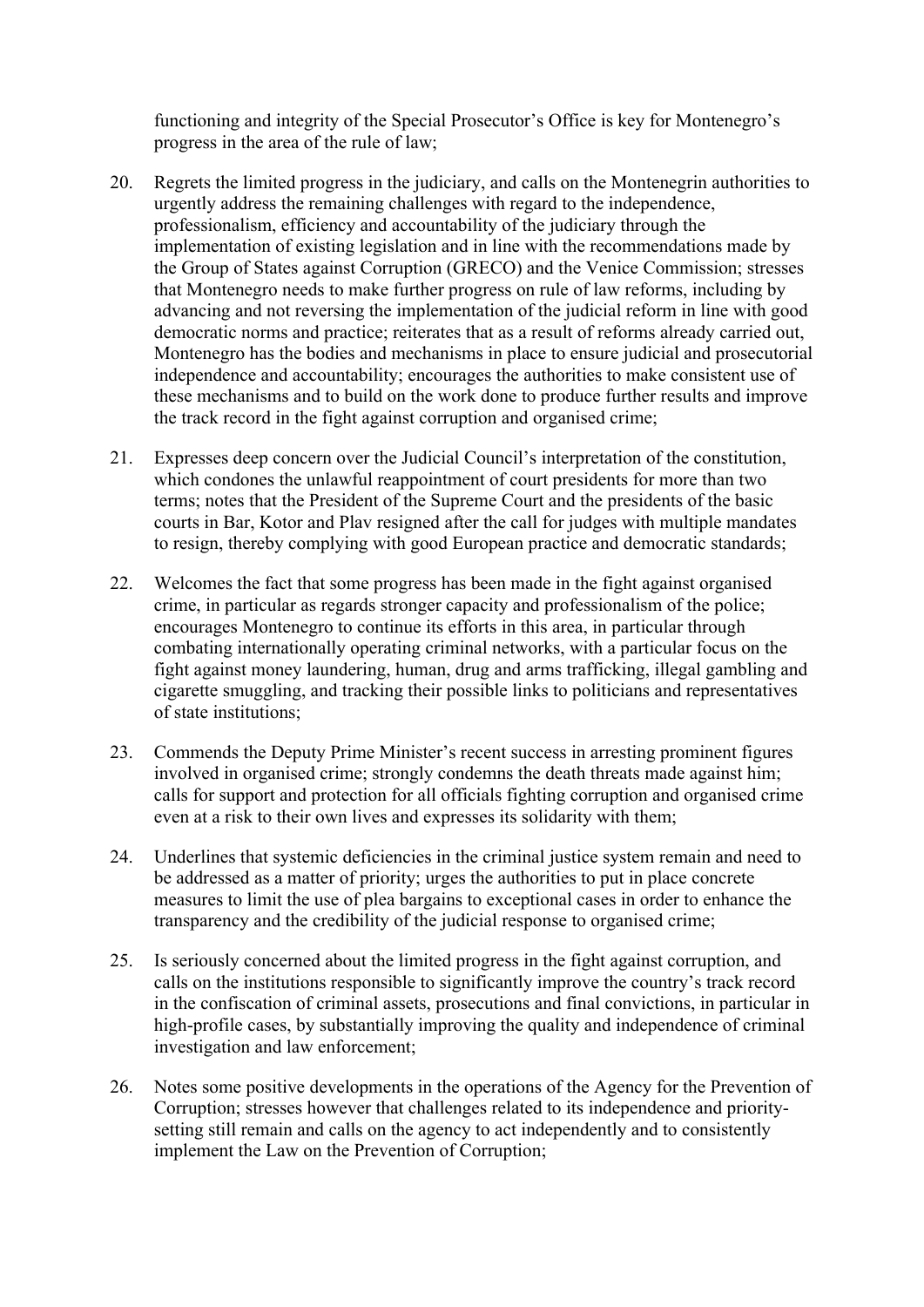- 27. Reiterates the need for a robust criminal justice response to high-level corruption; recalls the need for an effective response to the alleged abuse of state resources for political parties and illegal financing of political parties;
- 28. Welcomes the efforts to implement public administration reform and the results already achieved; is concerned by the findings that party membership still strongly influences employment in the Montenegrin public sector and calls on the new government to avoid politically motivated dismissals and hiring of civil service professionals; calls on the Montenegrin authorities to continue their efforts to create an efficient public administration and to retain expertise, in particular on the EU accession process, and in that respect welcomes transparent appointment procedures; regrets that the institutional capacities of the competition and anti-corruption agencies remain weak;
- 29. Expresses concern over the amendments to the Law on Civil Servants and State Employees adopted in the *Skupština*, which lower the criteria for work in public administration and could undermine the progress made in public administration reform aiming to implement merit-based employment;
- 30. Welcomes the new government's promises to significantly increase transparency in all areas, including public finances, and encourages it to urgently develop and adopt an improved law on free access to information;
- 31. Notes the upcoming population and housing census in Montenegro, and calls on the institutions responsible to hold it in line with European standards and international recommendations; urges to avoid any politicisation of the process and calls for an investigation of all accusations related to foreign interference in the census procedure;
- 32. Calls on the Montenegrin authorities to devote special attention to money laundering, tax evasion and any other criminal activity in the framework of the investor citizenship scheme, which will expire in 2021; welcomes the recent decision of the Montenegrin Government to phase it out by the end of the year;

## *Respect of fundamental freedoms and human rights*

- 33. Deplores the state of freedom of expression and media freedom, an area in which five successive Commission reports have noted 'no progress', especially when it comes to the work of the public broadcasting service RTCG; strongly condemns all types of attacks against the media and intimidation of journalists, and calls for the urgent and effective investigation of these, including past cases, in order to end impunity for crimes against journalists; regrets that some cases of violence against journalists still remain unsolved; calls for further steps to be taken to ensure the independence of the media and journalists; urges Montenegro to provide conditions conducive to the effective exercise of freedom of expression, which is one of the EU's fundamental values and a crucial element of Montenegro's EU accession process;
- 34. Is concerned about the high polarisation of the media landscape, in particular the growing volume of disinformation, which is also aimed at exacerbating ethnic tensions, distorting electoral processes and reducing the support of the population for Euro-Atlantic integration; underlines that media literacy*,* media freedom and independence are key to combating disinformation; stresses the need to improve coordination in order to fight regional disinformation campaigns;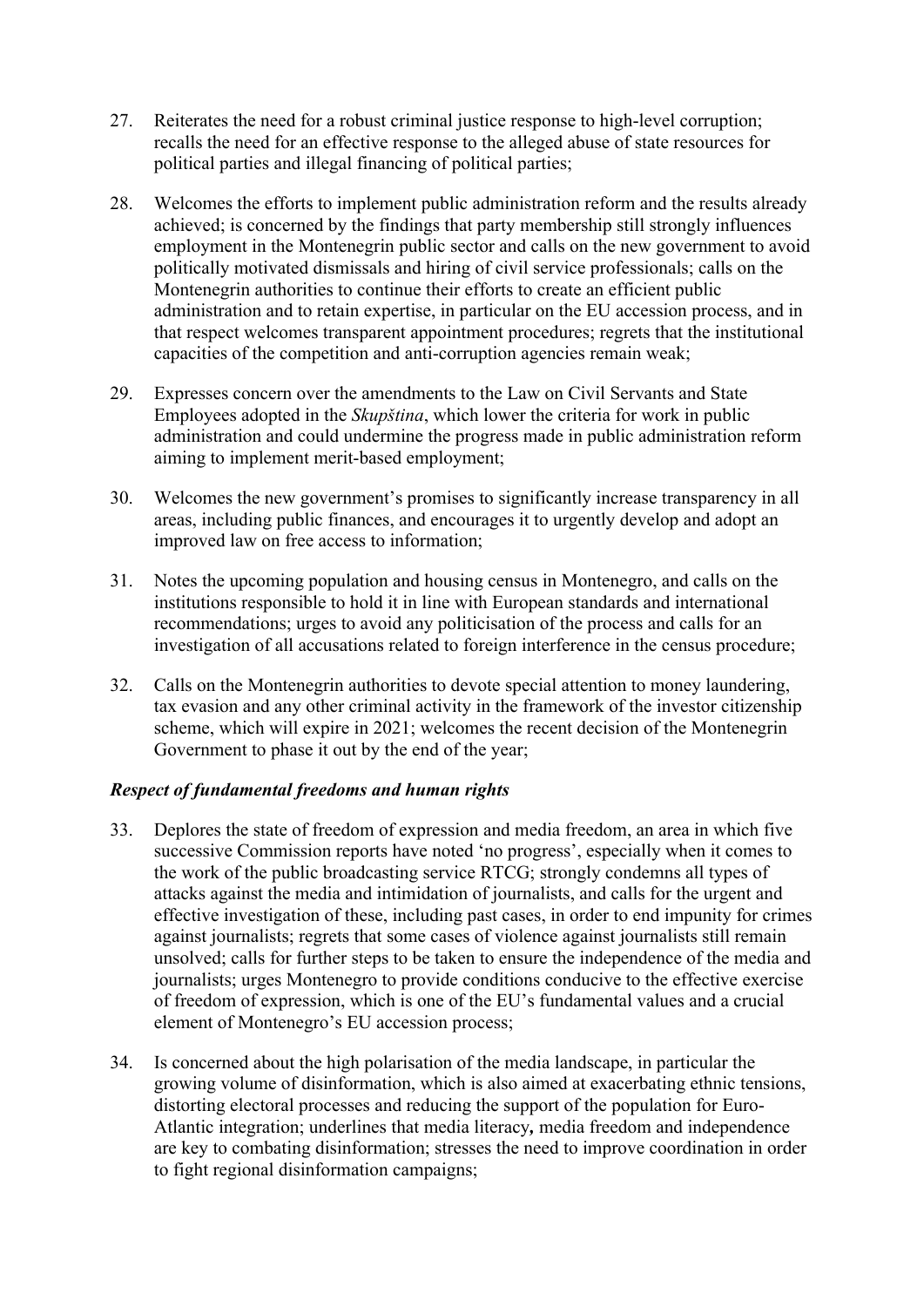- 35. Calls for the strengthening of European cooperation with Montenegro on addressing disinformation, and cyber and hybrid threats that seek to undermine the European perspective of the region; is concerned about the growing vulnerability of Montenegro owing to the increase of its public debt, in particular to China; calls in this context on the Commission and the Montenegrin Government to cooperate on finding a solution for the highly controversial Chinese Bar-Boljare highway loan taken out by the previous government, in order to avoid debt dependency and Montenegro having to turn over collateral to the Chinese creditors; insists that in parallel the Montenegrin authorities must conduct a thorough and transparent investigation into this loan and its spending and hold those politically responsible to account; calls on the Commission to find, together with international financial institutions, a reasonable solution to support Montenegro's fiscal sustainability and reforms in line with the country's European perspective;
- 36. Calls on Montenegro, the EU Member States and the Delegation of the European Union to Montenegro to continue pursuing a more active and effective communication policy on the European perspective, aimed at both local and EU citizens, and to continue their coordinated efforts to increase the visibility of EU-funded projects; calls on the Commission and the European External Action Service to support the creation of a Balkan-focused centre of excellence on disinformation;
- 37. Calls on the Montenegrin authorities to take concrete steps in building resilience and cybersecurity at a time when the country is facing increasing pressure through foreign interference that seeks to undermine its statehood and pro-Western orientation, and to enforce greater oversight of the media landscape in order to tackle fake news and other disinformation activities, in particular those orchestrated by harmful foreign influences, and to ensure operational independence of Montenegro's media regulators and public service broadcaster, while striking a balance between the fight against disinformation and disproportionate restrictions on freedom of expression online;
- 38. Strongly condemns verbal and physical attacks against and intimidation of national minorities, especially in Pljevlja following the August 2020 parliamentary elections and recently in Berane and Niksic; urges the Montenegrin authorities to thoroughly investigate all those incidents and bring the perpetrators to justice;
- 39. Emphasises the need to protect all of the national minorities' rights, in particular as some of them no longer have minority party representatives in the *Skupština*; urges the Montenegrin authorities to pay special attention to issues related to the national and ethnic affiliation of Montenegrin citizens; takes note, in this respect, of the recent proposal by the Montenegrin Government on amending the Montenegrin citizenship law; underlines that any amendments to such sensitive laws must undergo a broad consultation process and should only be adopted in line with democratic norms and established European practice and with a view to advancing Montenegro's European perspective; calls for respect of the multi-ethnic identity of the country, including the languages used, cultural heritage and the traditions of local communities; stresses that further progress has to be made in the social inclusion of Roma and Egyptians in the labour market, education and public life in Montenegro, and calls on the authorities to ensure their access to personal documents, to guarantee their legal status and to take effective measures against hate speech;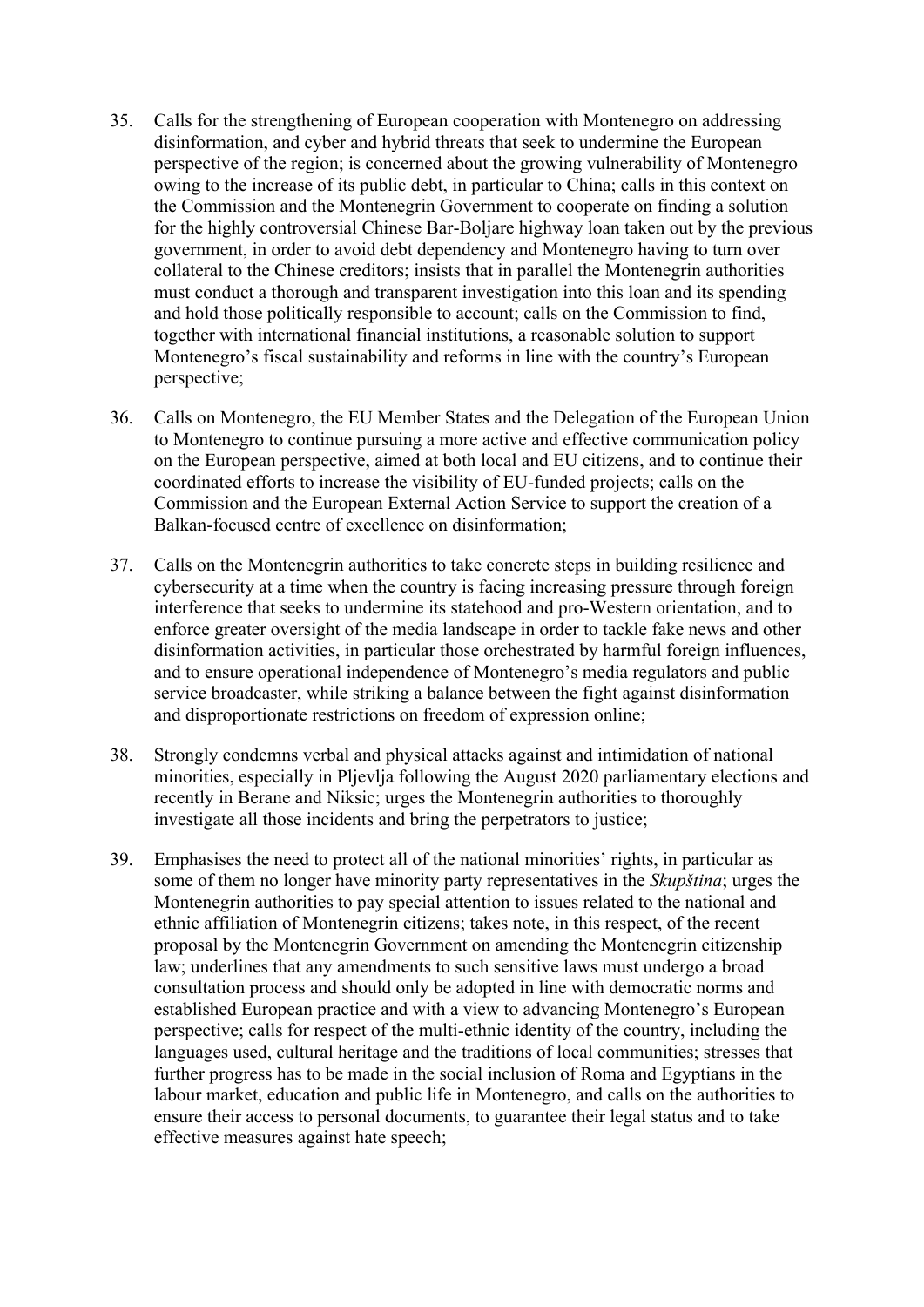- 40. Takes note of the Law on Domestic Violence Protection and the planned changes to it, and urges the Montenegrin authorities to thoroughly implement it, including by allocating sufficient resources, as gender-based, domestic violence and violence against children remain an issue of serious concern; calls for more vigilance and the establishment of support systems for victims of domestic abuse during the COVID-19 pandemic;
- 41. Calls on the authorities to ensure a thorough implementation of the standards set out in the Council of Europe Convention on preventing and combating violence against women and domestic violence (the Istanbul Convention), including by increasing the number of well-trained and gender-sensitive law enforcement officers and judges, so as to ensure the proper investigation and prosecution of domestic violence crimes, and to introduce effective measures against sexual harassment, including in the workplace;
- 42. Is concerned about the limited results of the existing policies and projects aimed at encouraging women's participation in the labour market, policymaking and politics and tackling vulnerabilities in employment and in social policies; regrets in this respect the declining number of female MPs, the lack of gender-balanced political representation in elections and in the new *Skupština* and government; calls for necessary legal and policy measures to promote the participation of women in politics;
- 43. Recalls that while the Montenegrin Government approved the annual action plan for the strategy for the protection of persons with disabilities from discrimination and for the promotion of equality, its implementation remains the key goal; regrets that persons with disabilities still face discrimination and difficulties in gaining access to justice; stresses that access to healthcare services needs to be improved for people with disabilities, internally displaced persons and other vulnerable groups;
- 44. Welcomes the progress made on the protection of the rights of LGBTI persons and the fact that Montenegro is the first country in the region to adopt a law on same-sex partnerships; calls on the authorities to ensure the fulfilment of all necessary conditions for its adequate implementation; stresses that the situation of transgender and nonbinary persons needs to be improved; welcomes the peaceful conduct of the pride parade in 2019; calls on the Montenegrin authorities to continue to improve the climate of societal inclusion and tolerance and to collect disaggregated data relating to hate speech and crime based on sexual orientation and gender identity;
- 45. Calls on the Montenegrin authorities to continue a genuine dialogue on freedom of religion with religious representatives and other relevant stakeholders and in line with the Venice Commission's opinion of 24 June 2019; calls on neighbouring countries to refrain from interfering in this issue and other internal affairs of Montenegro;
- 46. Expresses concern that the new government adopted amendments to the Law on Freedom of Religion or Belief and the Legal Status of Religious Communities in an urgent procedure without public debate or dialogue with all religious communities and without the opinion of the Venice Commission; notes that the president has signed the law;

## *Reconciliation, good neighbourly relations and international cooperation*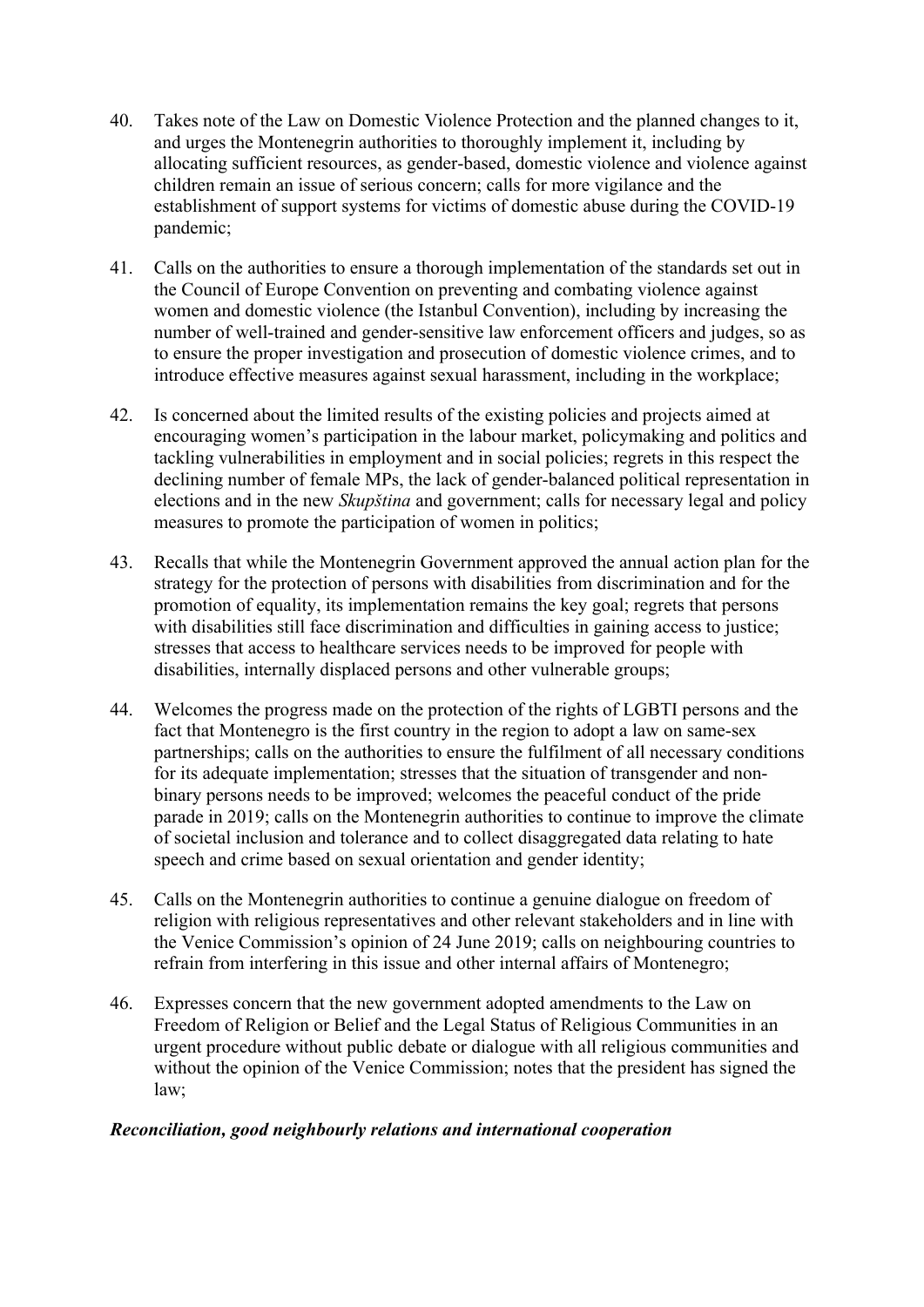- 47. Commends Montenegro for its commitment to inclusive regional cooperation, and the constructive role it plays in the Western Balkan region, and welcomes its active participation in numerous regional initiatives; underlines that regional cooperation and good neighbourly relations are linked to Montenegro's EU perspective;
- 48. Welcomes the signing of the Protocol on the Determination of the Border Point between Bosnia and Herzegovina, Montenegro and the Republic of Serbia in May 2019 and encourages Montenegro to continue to address, in a constructive spirit and as early as possible in the accession process, outstanding bilateral issues with its neighbours, including the unresolved border demarcation issues with Serbia and Croatia; recalls that existing bilateral border agreements should be respected; reiterates that border disputes should be dealt with in the spirit of good neighbourly relations, bilaterally, and through existing international mechanisms; notes that bilateral relations with Serbia have been marked by tensions and insists that all bilateral disputes be resolved through inclusive and non-confrontational dialogue, while avoiding any form of foreign interference in domestic issues;
- 49. Strongly condemns the denial of the Srebrenica genocide and the doubts cast on the rulings and legitimacy of the International Criminal Tribunal for the former Yugoslavia (ICTY) by the Minister of Justice, Human and Minority Rights; welcomes the swift rebuttals by other members of the government and the proposal for his dismissal;
- 50. Welcomes the establishment of the Common Regional Market, which will lead the way to the country's full accession to the EU Single Market; strongly believes that such initiatives could be an important tool to increase the potential, attractiveness and competitiveness of the region and in particular could help the regional economies in their post-pandemic recovery process;
- 51. Strongly condemns any attempts by politicians in Montenegro and elsewhere in the region to deny the Srebrenica genocide or any other war crimes that took place in the former Yugoslavia; welcomes the signing of a protocol on cooperation in the search for missing persons between the Governments of Bosnia and Herzegovina and Montenegro as a good example of cooperation in investigating cases of missing persons; is concerned by the lack of progress in dealing with war crimes committed in Montenegro and calls on the authorities to intensify their efforts to punish war crimes and determine the fate of missing persons and to support and develop the established Documentation and Information Centre;
- 52. Reiterates its support for the initiative to create the Regional Commission for the establishment of facts about war crimes and other gross human rights violations on the territory of the former Yugoslavia (RECOM); commends the Governments of Montenegro on their commitment and fulfilment of their obligations in the framework of their Regional Youth Cooperation Office (RYCO) membership, underlining the importance of the current Montenegrin rotating chairmanship of this organisation;
- 53. Calls on the Montenegrin authorities to comply fully with the provisions on succession of the former Socialist Federal Republic of Yugoslavia, especially as regards military assets;
- 54. Commends Montenegro's full alignment with the EU's common foreign and security policy and its active participation in EU missions under the common security and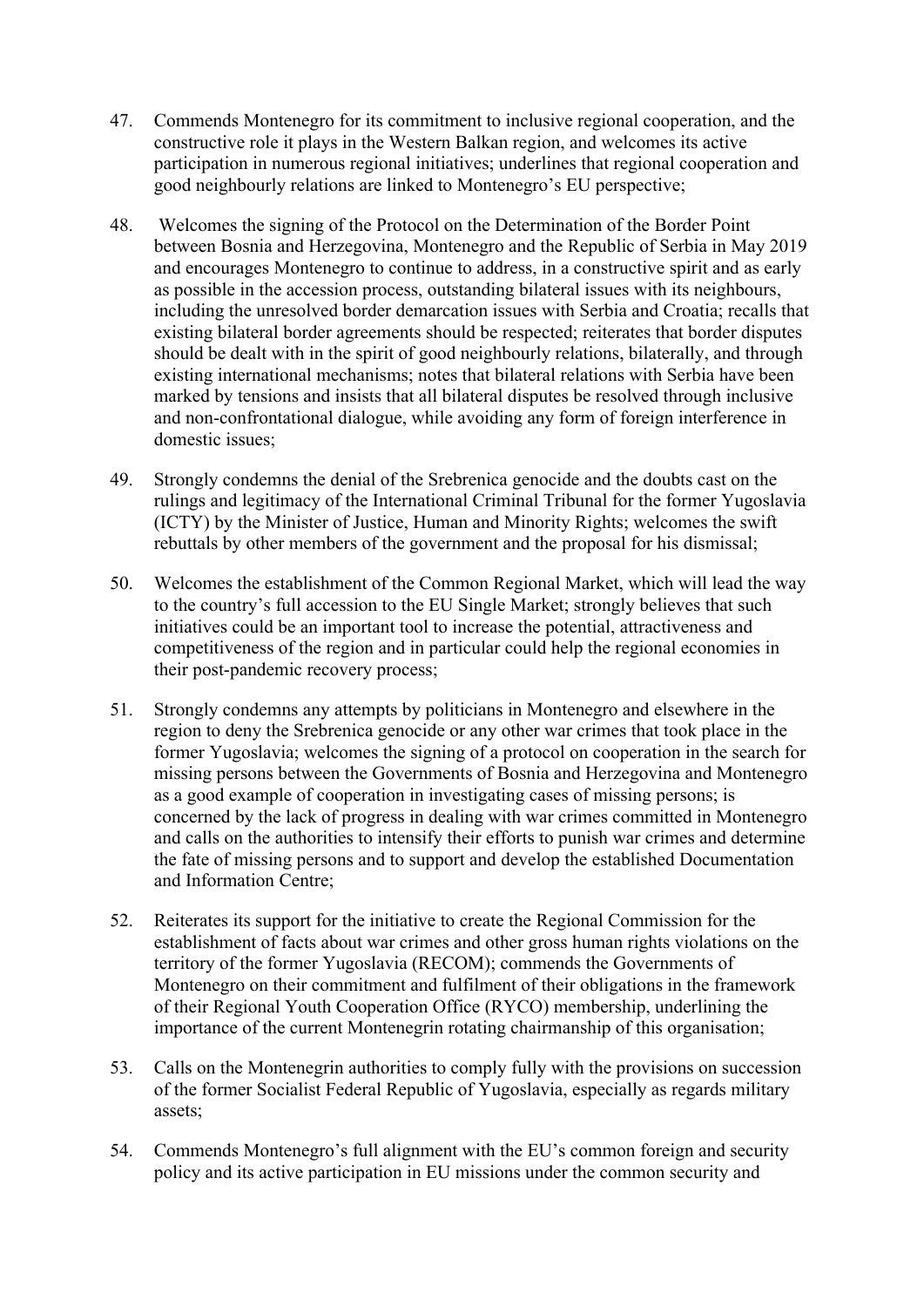defence policy, notably the 'EU Naval Force Somalia – Operation ATALANTA' and the EU Training Mission in Mali, and in other international missions, notably the UN Mission for the Referendum in Western Sahara, the UN Peacekeeping Force in Cyprus, the NATO-led Resolute Support Mission in Afghanistan and the NATO mission in Kosovo (KFOR);

- 55. Expresses concern over the governmental appointments in the security and military intelligence sector and the danger that Montenegro's strategic alliance with the EU and NATO could be called into question; underlines the strategic importance of Montenegro's NATO membership and encourages the Montenegrin authorities to cooperate in the field of resilience to foreign interference and cybersecurity with both the EU and NATO;
- 56. Underlines the need for the EU and the United States to strengthen their partnership and coordination in the Western Balkans in order to advance key reforms, improve governance and bring about reconciliation;
- 57. Welcomes Montenegro's progress on and renewed commitment to international police cooperation, and encourages it to continue its efforts to cope with irregular migration by further developing its international cooperation on the protection of borders, readmission and raising its capacity to prosecute migrant-smuggling networks;
- 58. Notes the entry into force of the agreement on border management cooperation between Montenegro and the European Border and Coast Guard Agency (Frontex), which will allow Frontex to assist Montenegro in border management, carrying out joint operations and tackling cross-border crime at the country's sea borders, including the smuggling of drugs and weapons, and trafficking in human beings and terrorism;
- 59. Urges the Montenegrin authorities to keep respect for human rights, fundamental freedoms and international law at the core of their migration and border policies; calls for European Border and Coast Guard (Frontex) operations on Montenegrin territory to operate by these same standards;

## *The economy and the COVID-19 pandemic*

- 60. Welcomes Montenegro's progress in increasing the stability of its financial sector, as well as in implementing concrete improvements to labour market conditions; notes however, that the unemployment rate remains high, particularly among women, young people, Roma and low-skilled people; encourages authorities to improve the participation of women in the labour market and to address issues such as the gender gap in employment and pay, and affordable childcare;
- 61. Expresses concern that the Budget Law for 2021 was not proposed until the end of 2020 and calls for a more transparent and timely national budgeting process;
- 62. Welcomes the implementation by Montenegro of the necessary reforms to comply with EU tax good governance principles and its removal by the Council on 18 February 2020 from the list of non-cooperative jurisdictions for tax purposes;
- 63. Encourages Montenegro to intensify work on better aligning the education system with the labour market in order to more effectively tackle the phenomena of skills mismatch and brain drain among young people; calls on the Montenegrin authorities to strive for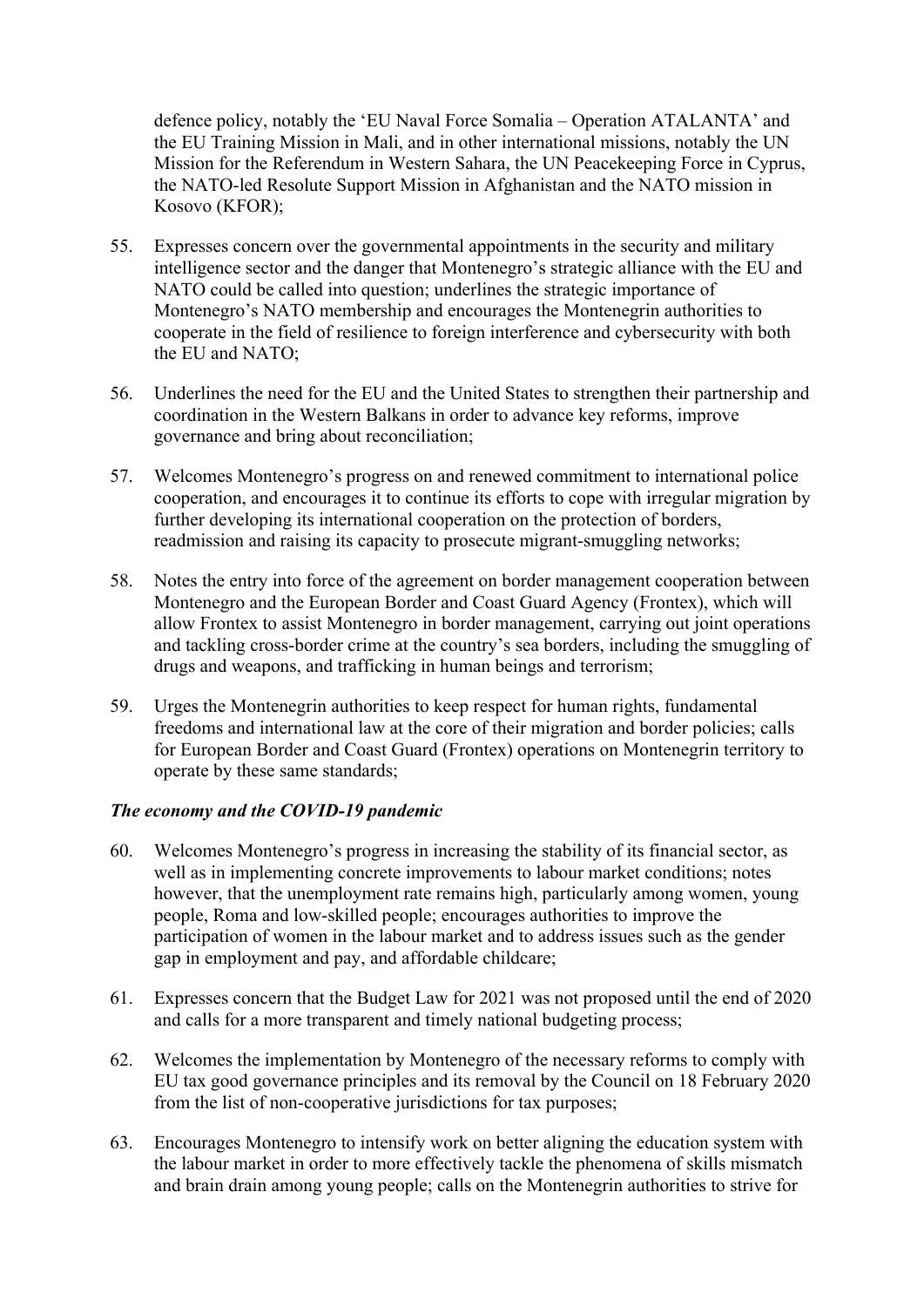an open and transparent human resource policy in public administration as well as for increased public investments for sustainable social and economic development;

- 64. Notes with concern the impact of the COVID-19 pandemic on Montenegro's economy, as its gross domestic product declined by 14,3 % in 2020; calls on the government to carry out a responsible macroeconomic and fiscal policy in view of the high public debt; encourages the authorities to make the best use of EU assistance in order to mitigate the impact of the crisis, including developing and implementing targeted measures to mitigate the impact of the pandemic on marginalised communities and vulnerable people; underlines the importance of developing entrepreneurial skills among young people;
- 65. Calls on the Commission to support Montenegro's efforts to reduce unemployment, which was seriously exacerbated by the COVID-19 pandemic, in particular in the tourism sector, which accounts for more than 20 % of Montenegro's gross domestic product, taking into account the large decline in the number of tourists;
- 66. Reiterates the fact that the European Union swiftly mobilised immediate financial and material support for the Western Balkans to tackle the health emergency resulting from the COVID-19 pandemic and speed up the socio-economic recovery of the region; recalls that EUR 53 million was granted to Montenegro for the procurement of urgent medical equipment and to assist the sectors most seriously affected by the COVID-19 crisis; also recalls the decision to provide macro-financial assistance of up to EUR 60 million to help Montenegro to limit the negative socio-economic consequences of the pandemic;
- 67. Stresses the fact that the COVID-19 pandemic has had a detrimental impact on society as a whole, in particular women, single-parent families and vulnerable groups, such as Roma, Egyptians, LGBTI people, people with disabilities and other minorities, by deepening inequalities and exacerbating existing problems; calls on the Montenegrin authorities to take into consideration the needs of these groups when creating and implementing COVID-19 socio-economic relief measures;
- 68. Commends the role of EU Civil Protection Mechanism, which has secured muchneeded support in the form of medical and personal protective equipment in the fight against COVID-19 in Montenegro;
- 69. Expresses concern about the ongoing process to dismiss leaders in public health institutions at a time when Montenegro is seriously affected by the COVID-19 pandemic, as well as the new EUR 750 million loan taken out by the government, without consulting the *Skupština*;
- 70. Calls on the Commission and the Council to show their solidarity with Western Balkan countries by helping them to receive COVID-19 vaccines and to include Montenegro in joint EU procurement for vaccinations; welcomes the actions taken by the Commission and the Council to help Montenegro procure vaccines against COVID-19 via COVAX and by other means such as coordinating donations by EU Member States; calls for further assistance to ensure that a sufficient amount of COVID-19 vaccines are available to people in all Western Balkan countries as soon as possible, taking into consideration each country's pandemic situation; strongly believes that vaccine policies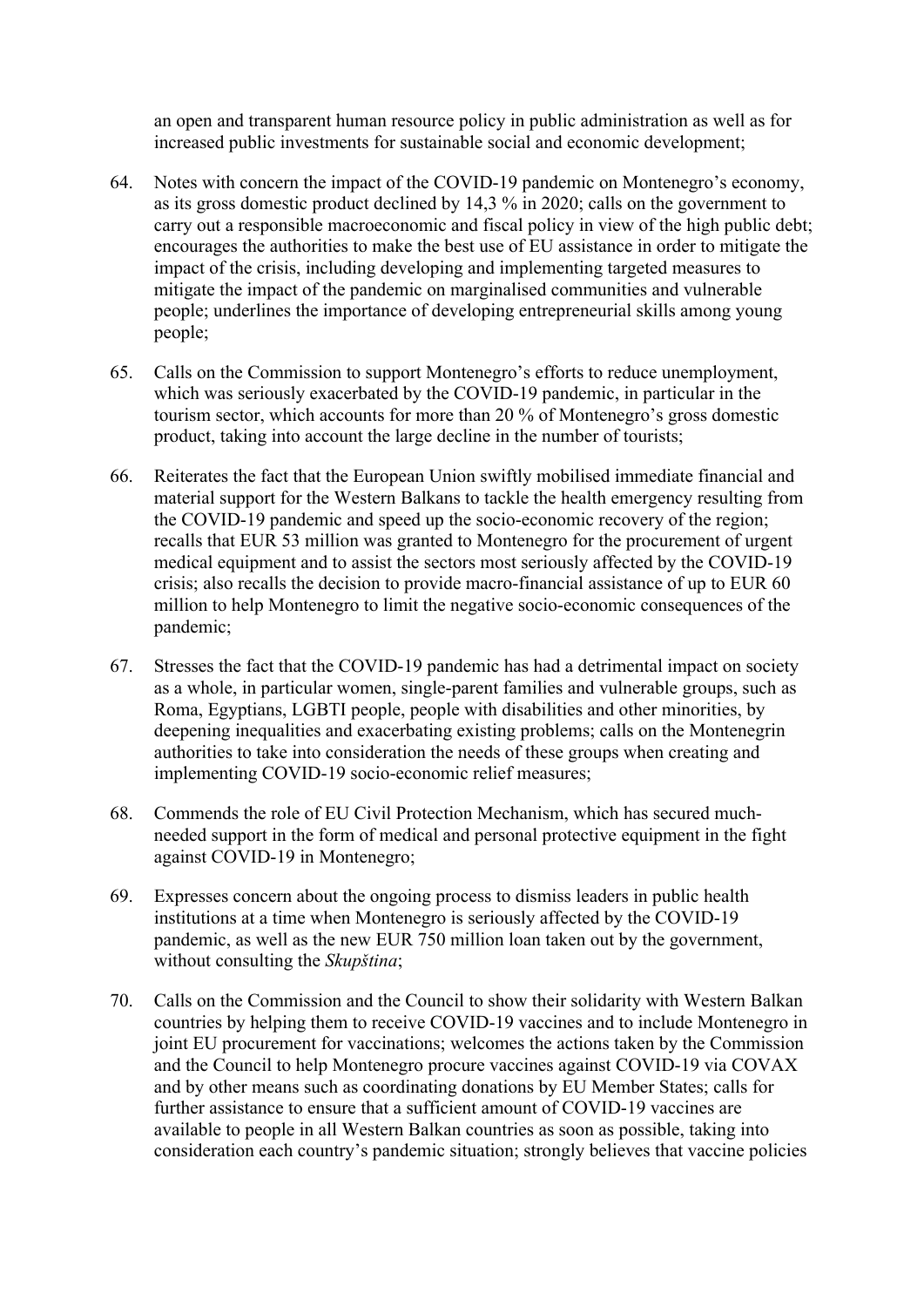in general should be humanitarian and should not serve geopolitical interests of any kind;

- 71. Encourages Montenegro to make best use of the Commission's Economic and Investment Plan for the Western Balkans; recognises its importance in supporting sustainable connectivity in transport and infrastructure, human capital, competitiveness and inclusive growth in the region while stressing that any investment must be in line with the objectives of the Paris Agreement and the EU's decarbonisation targets;
- 72. Notes the equal importance of all investment targets of IPA III; calls on the Commission, in this respect, to focus an appropriate share of the IPA III funds on the ongoing democratic transition of Montenegro, especially in the light of persistent problems with the investment climate, absorption capacity and environmental standards in the country;

## *Environment, energy and transport*

- 73. Welcomes Montenegro's progress in diversifying its electricity production towards renewable sources and exceeding its overall 2020 renewables target and sectorial targets for electricity and heating and cooling, as well as its active participation in the Western Balkans Connectivity Agenda; invites Montenegro to introduce streamlined and simplified rules for facilitating the further deployment of renewable projects; highlights the importance of EU support for the shift towards cleaner and renewable energy; is concerned about oil and gas drilling projects just off the Montenegrin coast which may be harming the environment, nature and tourism, the country's most important economic sector;
- 74. Commends Montenegro's decision to discontinue financial support for small hydropower plants that do not follow appropriate environmental standards; notes the slow progress and the delay in shutting down the Pljevlja thermal power plant and invites Montenegro to comply with the rules of the Large Combustion Plant Directive<sup>1</sup> without delay;
- 75. Recognises the steps Montenegro has taken to establish an electronic system for guarantees of origin, in order to ensure compatibility with the standardised European Energy Certificate System; takes note of the advanced stage of implementing reforms in the electricity sector and invites Montenegro to transpose the REMIT Regulation<sup>2</sup> without delay and transpose network codes into national grid codes; invites Montenegro to increase the current low level of cross-zonal capacities available to electricity market participants in line with the best EU practices; commends Montenegro for being a frontrunner in establishing a carbon pricing and emission trading mechanism in the

<sup>1</sup> Directive 2001/80/EC of the European Parliament and of the Council of 23 October 2001 on the limitation of emissions of certain pollutants into the air from large combustion plants (OJ L 309, 27.11.2001, p. 1).

<sup>2</sup> Regulation (EU) No 1227/2011 of the European Parliament and of the Council of 25 October 2011 on wholesale energy market integrity and transparency (OJ L 326, 8.12.2011, p. 1).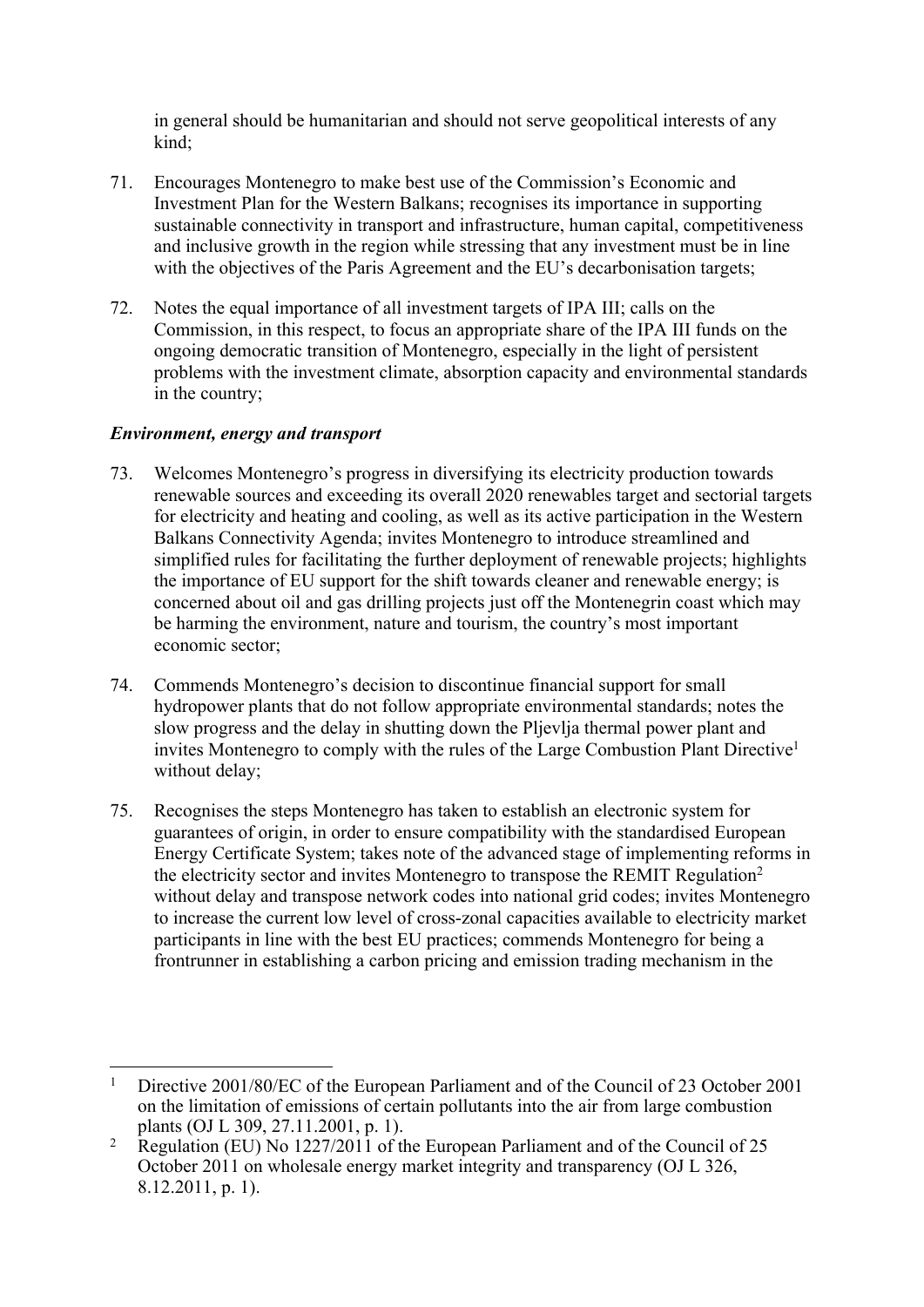region; welcomes the full compliance achieved as regards the Fuel Quality Directive<sup>1</sup> and calls for further progress in holding emergency oil stocks;

- 76. Welcomes the positive developments in further aligning Montenegro's national environmental and climate change legislation, national energy and climate plan, with the EU *acquis* and calls for further efforts to finalise the document as soon as possible in line with the recommendations of the Ministerial Council of the Energy Community; commends Montenegro for protecting the Zeta river as a nature park; calls on the authorities to take urgent measures to better safeguard protected areas and potential Natura 2000 sites, including Ulcinj Salina, Lake Skadar, the Tara River and others; calls on Montenegro to improve waste management and address the issue of illegal waste disposal; calls on the authorities to include local communities and civil society in the implementation of environmental, climate and energy policies and projects in the country;
- 77. Recalls with satisfaction that according to Article 1 of its constitution, Montenegro is an ecological state; recalls that establishing Sinjajevina military training and weapons testing areas in UNESCO-protected areas must follow UNESCO principles of sociocultural and ecological sustainability; notes that the development of additional hydropower and tourism capacities, particularly those in protected areas, should take into account EU environmental protection standards; calls on the authorities to assess the environmental effects of the construction of the highway alongside Tara River and to better protect the most valuable areas; reiterates its call to conduct thorough and comprehensive *ex ante* environmental, economic and social impact assessments of infrastructure projects in line with European standards;
- 78. Welcomes the launching of the Green Agenda in the Western Balkans, which has the potential to drive the transition towards a sustainable, carbon-neutral economy; calls on Montenegro to continue introducing and implementing the necessary legislation to achieve the agreed common goals on the digital and green transformation;
- 79. Calls on Montenegro, the fourth European country for forest coverage, to improve the management of its forests, in particular by dedicating more resources to them and actively combating illegal logging; takes note of a recent study underlining that about one hundred thousand cubic metres of wood waste, which can easily be reused, are produced in Montenegro every year; calls on the authorities to reflect on ways to promote circular economy models in this and other sectors of the economy;
- 80. Calls on the Montenegrin authorities to ensure the right to access to environmental information regarding infrastructure projects, in line with its constitution and the Aarhus Convention, which Montenegro ratified in 2009;

 $\circ$  $\circ$   $\circ$ 

<sup>1</sup> Directive 2009/30/EC of the European Parliament and of the Council of 23 April 2009 amending Directive 98/70/EC as regards the specification of petrol, diesel and gas-oil and introducing a mechanism to monitor and reduce greenhouse gas emissions (OJ L 140, 5.6.2009, p. 88).